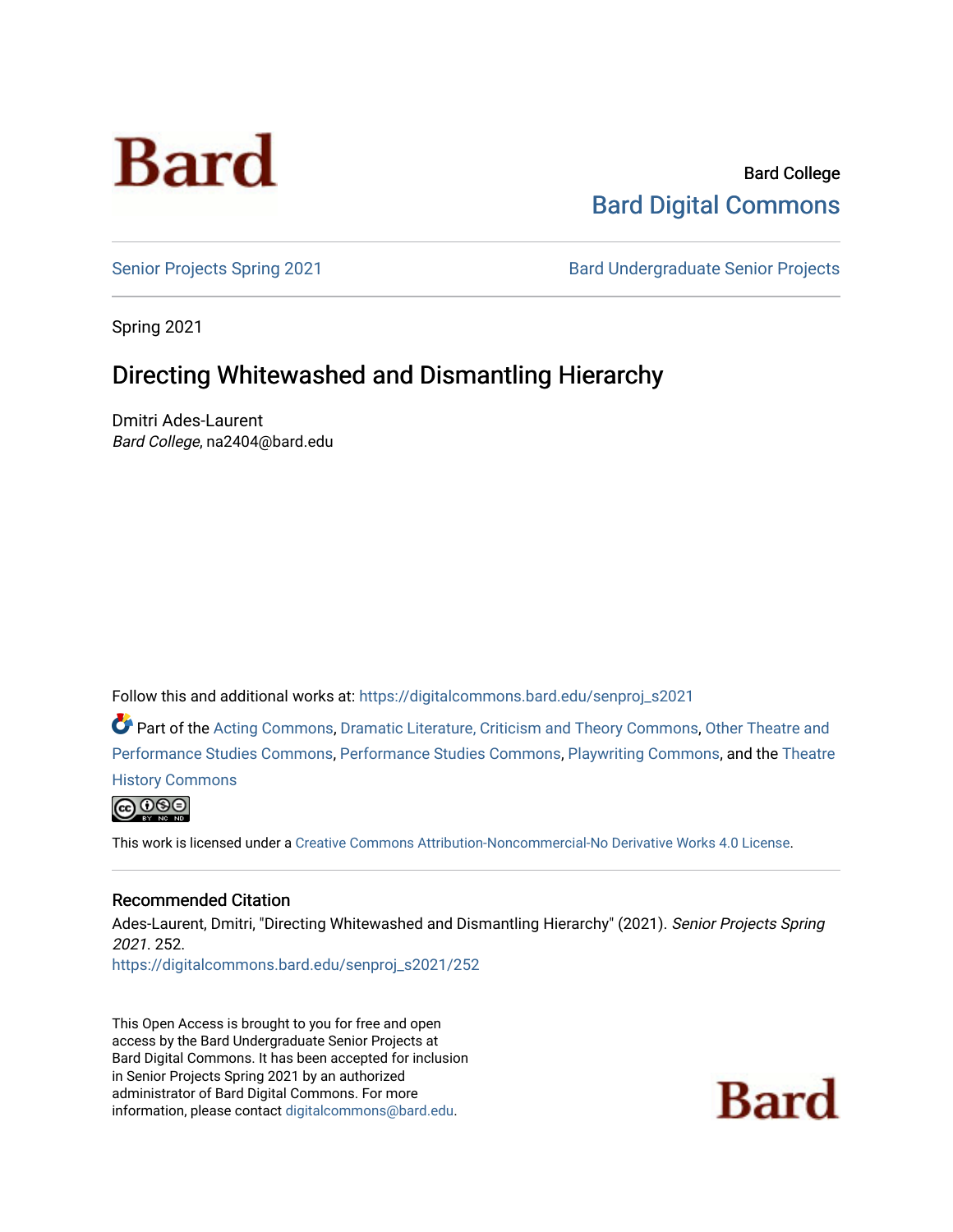Directing *Whitewashed* and Dismantling Hierarchy

Senior Project Submitted to The Division of the Arts of Bard College

> by Dmitri Ades-Laurent

Annandale-on-Hudson, New York May 2021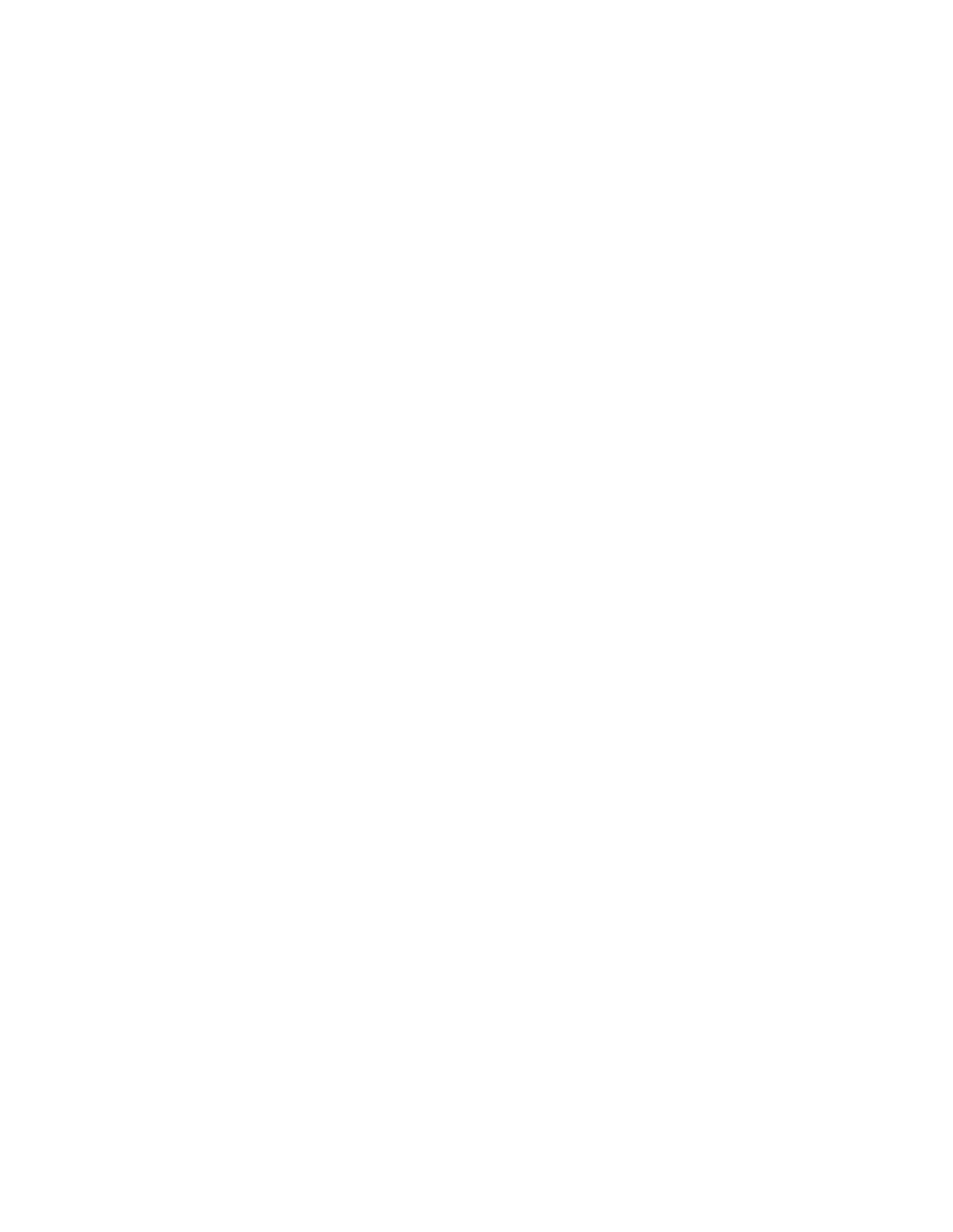This Senior Project is dedicated to Morgan Barnes-Whitehead. To have a theatrical partner who not only gave me the gift of one of the best scripts I've ever read, but to put the trust in me needed to carry this story to the stage is the greatest imaginable conclusion to my college experience. At every turn, we faced obstacles that I would not have had the chutzpah to combat without your constant support, love, and partnership. I feel so honored to have been able to work with you, and after the year we've had, I know that we can get through anything that comes up against us. I'm so lucky to have been able to work with you, both on this project as well as in all of our theatrical endeavors through the years. Thank you.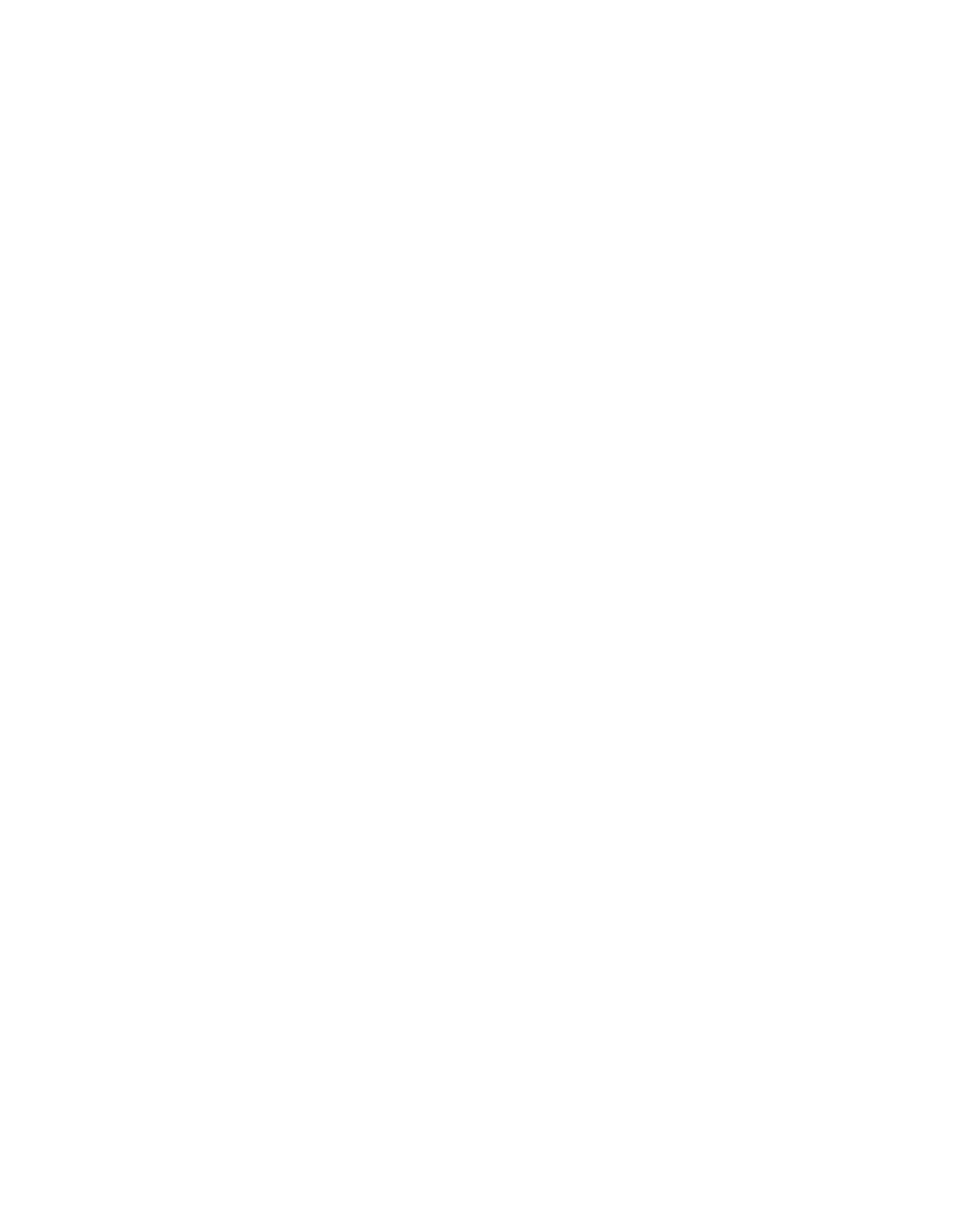Acknowledgements:

To Chiori Miyagawa - thank you for always going to bat for me. I truly would not have gotten this far without you in my corner, and I treasure everything you've done for this project so very deeply.

To Ogechi Egonu, Julie Reed, Allie Sahargun, and Gavin McKenzie - you are the greatest SPROJ cast I could ever wish for. Thank you for your constant hard work and support throughout this infinitely challenging year. If you're ever in New York, you have a couch to crash on.

To Faith Amrapali Williams - your voice in our rehearsal room was invaluable to our process. I'm so grateful for all your generosity and commitment, and I can't wait to come back to see your SPROJ in a year.

To Elle Mitchell - thank you for letting me vent to you every day after coming home. And thank you for the laughs, they were greatly needed in order to see this project through.

To Ruth Ades-Laurent, Alain Laurent, and Stella Ades-Laurent - thanks for not making fun of me for picking theater as my major. And for everything else.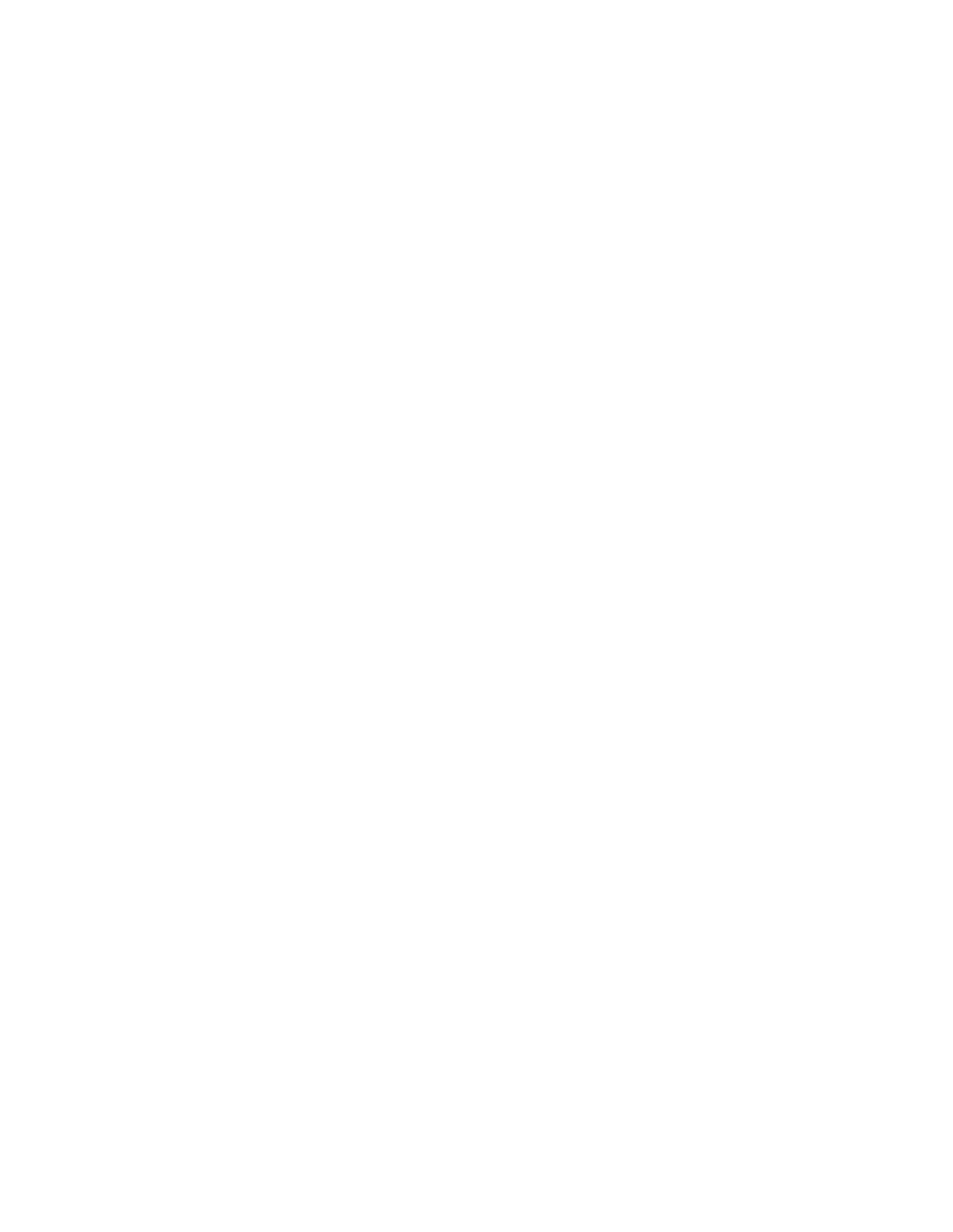# Table of Contents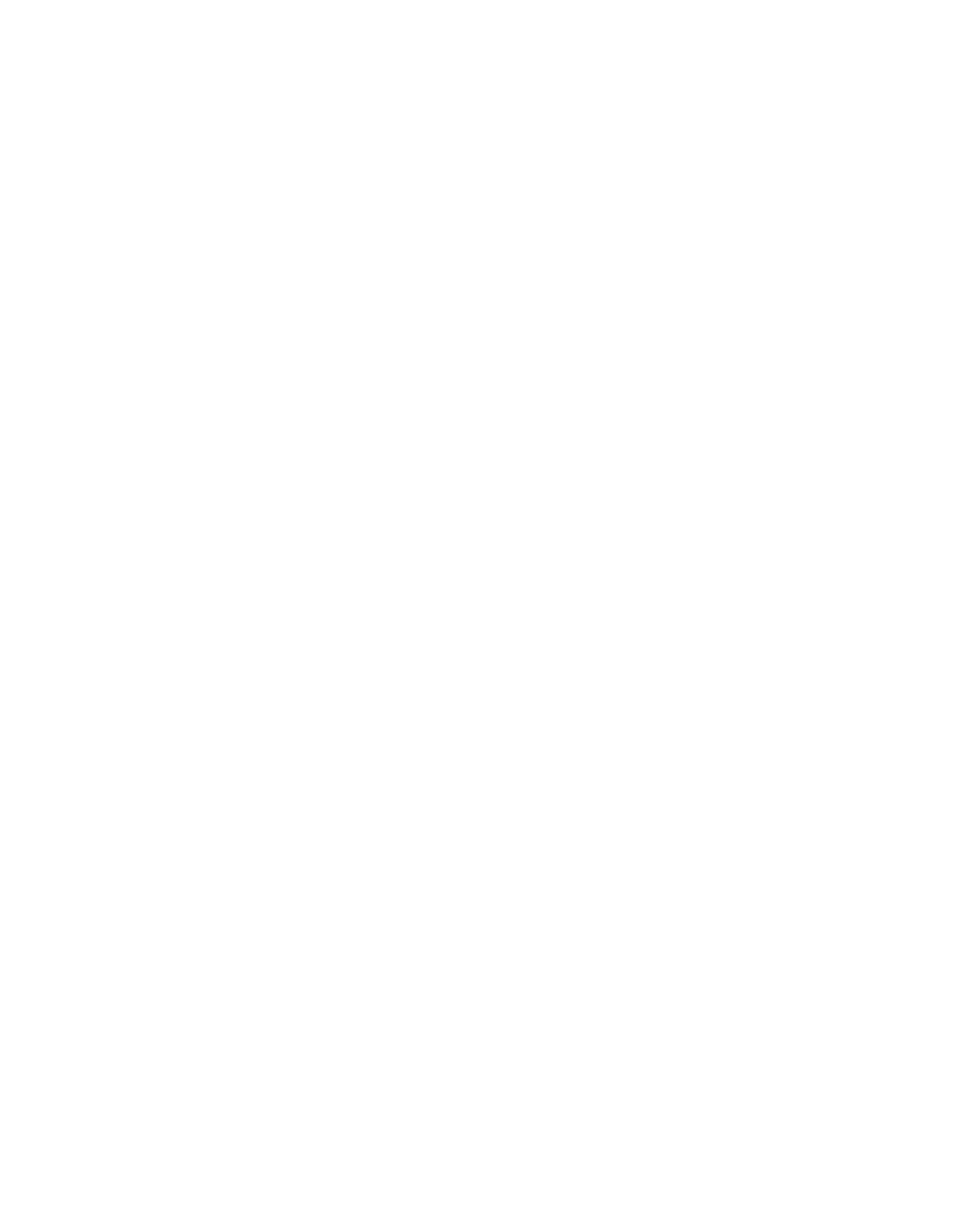# **Introduction**

The Senior Project assigned to every graduating Bard student is hailed as the capstone to their college experience: the result of four years of work that represents dedication, quality, and mastery in that student's field. To write a paper on a piece of theater, especially one that means so much to me, feels in vain. I will never be able to put into words what it feels like to have the things I love most about theater come to life through imagination and collaboration. With that being said, I will make an attempt to discuss my senior project in its semi-finalized state. Maybe in a couple of weeks, when the performance happens, I will look back at this paper and laugh at the things I thought were important enough to write in here, but only time will tell.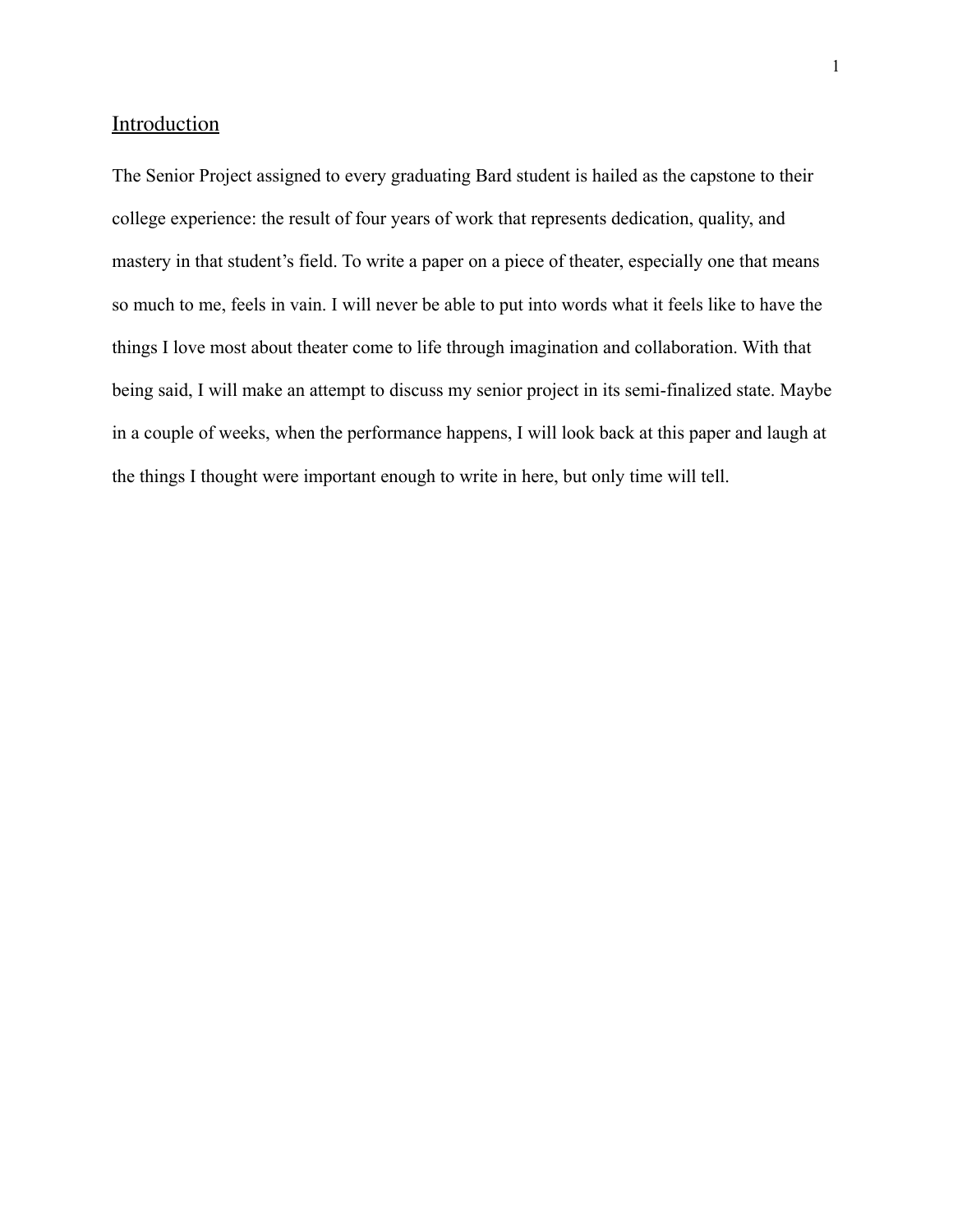## Part 1: Hatching A Sproj

#### Finicky Specifics

Coming to Bard, I was convinced that I'd end up an actor. I've always loved theater deeply, but had gotten comfortable with the idea that I had nothing left to learn. I had found a channel to the world of theater that I knew I could do, and I wasn't about to risk walking a new route that *might* work out, but that was unfamiliar and strange. I didn't want to lose my connection to theater by learning that I was bad at something. Looking back, I recognize just how contradictory this is to true theatrical growth: if you never open yourself up to change, your art becomes static and unchallenging. Regardless of whether or not I bore any level of consciousness to this philosophy, I maintained my stubborn connection to acting and refused to try out any new roles in theatrical structure.

Through the mandatory Introduction to Playwriting course for everyone moderating into Theater and Performance, I took my first steps outside of the confines of acting as a theatrical expression. It was this course that rapidly progressed my passion for playwriting, and brought me to the realization that I was denying myself so many vehicles for storytelling that I had never even considered in my comfort zone of acting. Was I not made to take that particular course, I think that it would have taken years for me to take the plunge into other theatrical realms, and be willing to take the risk of being bad at something. I've written some *really* bad plays, and that's okay because I also developed a love for writing that is unparalleled. When I first started writing, I felt like I had an obligation to write what other people wanted me to write, which in hindsight is a very actorly way to go about it. As an actor, I would be given a direction, and say yes to it. I figured that playwriting would run on the same engine, but have since come to realize that if I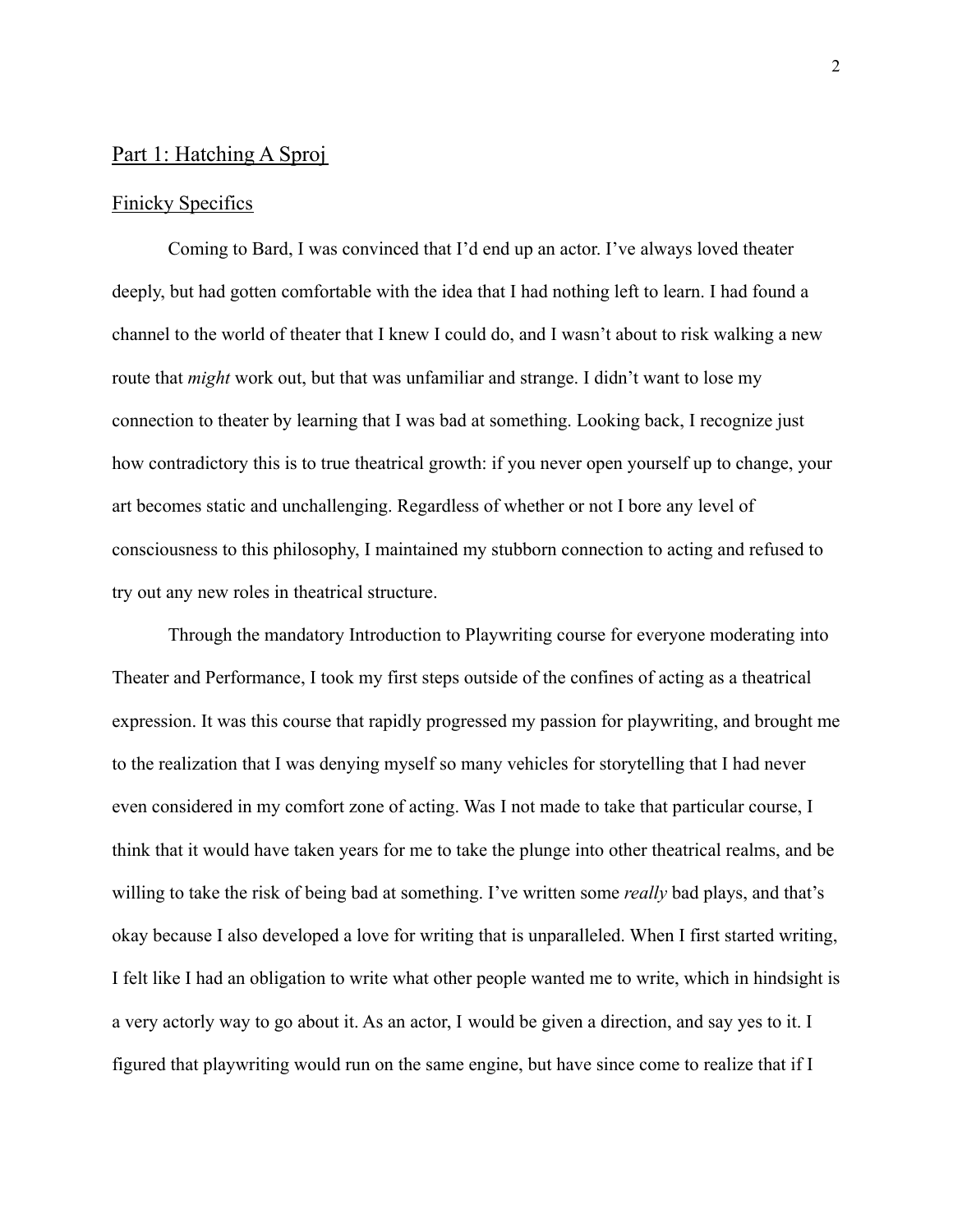am writing anything other than the world's truths as I see them, I am doing a disservice to my own love of writing.

Once I realized that confining myself to a singular theatrical study was doing me no favors, I expanded my horizons further and started the Bard Bards, the student-run Shakespeare performing company on campus. This was yet another found passion of mine, taking a leadership role in making space for others to perform. However, I realized that in taking on that role, I had sacrificed the option to act, and I was the head of the Bard Bards for three years and never got to perform in a show. As much as I loved administrative work and leadership, I missed a lot of the creativity that acting and writing had provided for me. Looking for more guidance in finding the perfect fit for my theatrical expression, I decided to study away for a semester at the National Theater Institute, in which I would eventually discover my drive for directing. Directing gave me both creative freedom as well as the leadership that I had loved in being a club head, but relies heavily on collaboration. This was where I truly began to bloom as a theatermaker, and returned from my semester away with a good idea of how I wanted to approach the senior project.

#### Initial conception

When deciding what kind of theater I wanted to use as a springboard into the professional, post-college stage, the first thing I had to consider was who had the same drive, the same tenacity, and a sincere desire to tell the same stories as myself. This was when I found a strong collaborator in my classmate and friend, Morgan Barnes-Whitehead. She and I had worked together closely on class projects, in shows for the Bard Bards, and had developed a powerful dynamic built on mutual trust and love. Our uncanny theatrical parallels provided a solid foundation through which it made the most sense to choose each other as artistic partners,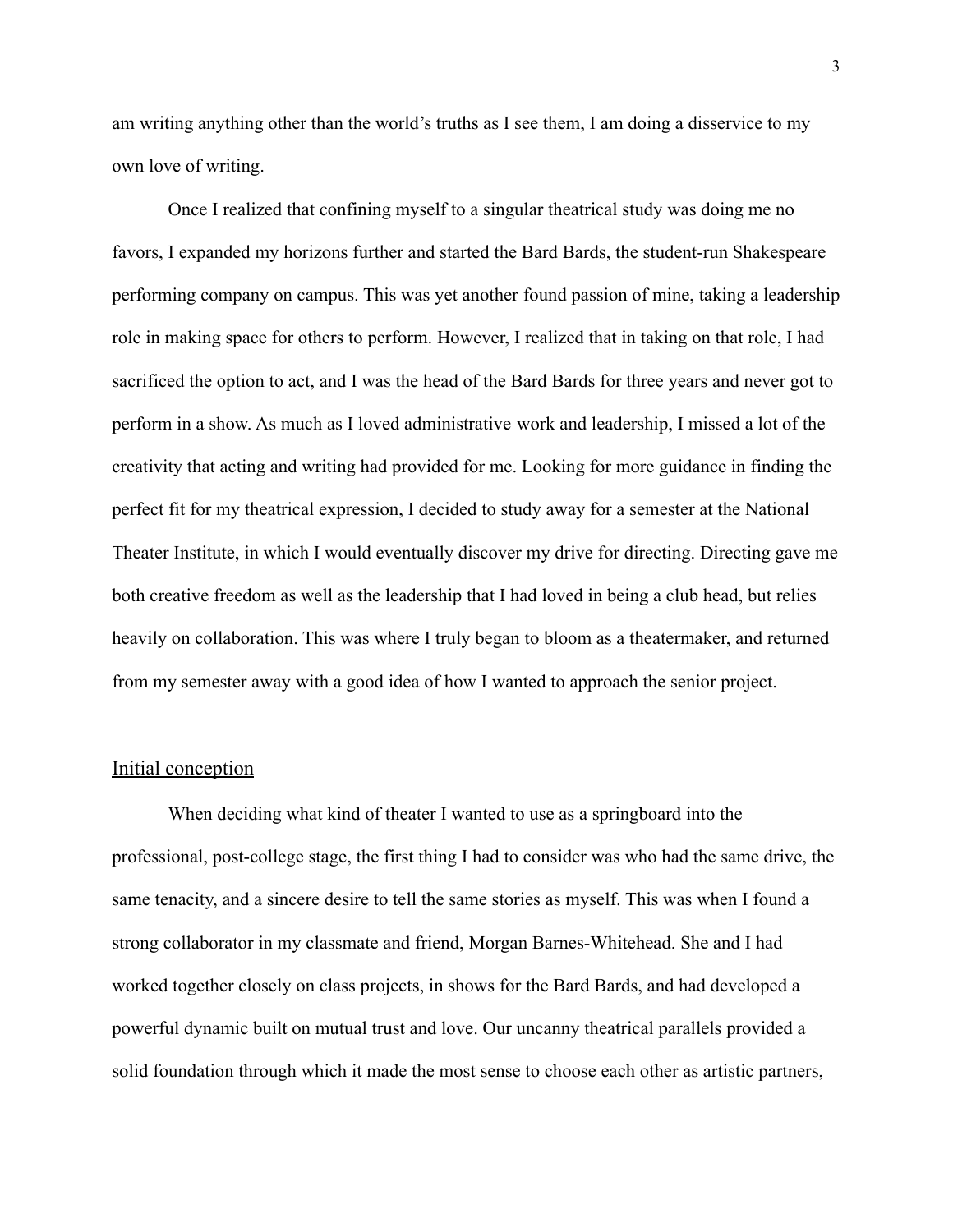especially since we both wanted to utilize one of the typical senior project structures: Morgan would write a 25 minute play, I would direct it, and we'd work as a team from the beginning through to the final performance.

Once Morgan and I had decided that we wanted to partner up for this undertaking, the next step was to decide whose story we wanted to tell. As members of the queer community, she and I had both felt underrepresented in the world of theater. There is plenty of room for cisgender, white, gay men, but beyond that, queer folks are so rarely represented onstage that we felt a deep desire to contribute to that greater conversation by producing a show that showed not only queer people who did not fit into the aforementioned category, but who were allowed to feel joy on the stage. In all of my years of seeking out LGBTQ+ media, I have found barely a handful wherein the representation is a joyous one. There is almost always death, pain, and suffering; which is undeniably an aspect of queer livelihood, but there is room for so much more.

In addition to our queer experiences, Morgan approached me about telling the story of being "whitewashed". While this is not an experience I can speak directly to, I have heard this term come up frequently in the circles I find myself in, going back to the predominantly white school I attended for thirteen years prior to Bard. The term itself is an expression of assimilation, the idea that people of color (more specifically, I have heard it used to describe Black folks) can spend so much time in white spaces that they themselves lose touch with their Blackness. It is an ugly term that suggests there is but one way to live in a Black identity, and a term that encourages the idea of stereotypes within Black communities. "Whitewashed" also denies the experiences of folks of color who have been forced to some degree of assimilation in order of self-preservation. Being white myself, I thought that white meant "raceless" for many years of my life. I subconsciously equated it with neutrality, which was the result of having never truly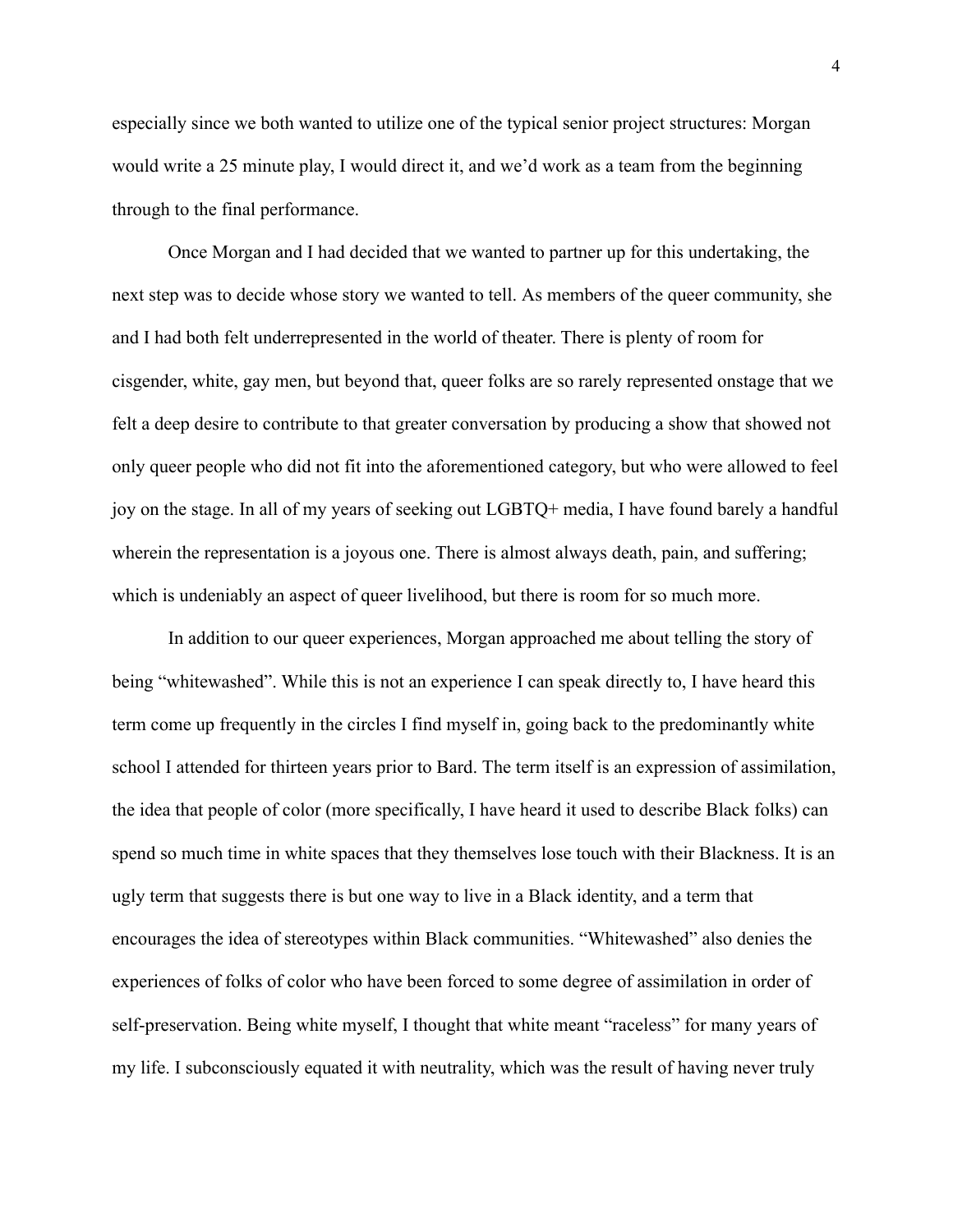examined where I stand in relation to those in society around me. Of course, this was no way to exist, let alone be an artist. Throughout my time at Bard I have grown immensely, and recognize my place in regards to intersectionality. I have a much more well-rounded view of the privileges and obstacles that affect me. Much of this is due to the trust and care taken in constructing *Whitewashed*.

When Morgan told me that she wanted me to direct this particular play, I felt not only a great sense of humility and respect, but genuine concern as to how I'd feel directing a play that did not align with my own lived experiences when it comes to race. I felt truly honored that she trusted me to undertake this task, as well as determined to end this process with a show that felt wholly authentic to those it represented. By the time summer of 2020 came around, we were already in script development. Wanting to keep each other involved as much as possible, we came up with a system of symbiosis, wherein Morgan would send me a draft, and I'd write comments and give feedback. This way we could ensure equal labor during every step of the process, and also end with a script that we both felt deeply connected to. By the first draft of the script, I had already fallen in love with the two main characters: Amira, a slightly awkward yet very warm Black college student working on her own senior thesis, and her girlfriend Hannah, described as a having a supernova of a personality, born in Japan and adopted by her white family as a baby. Both of these characters spent much of their lives in predominantly white spaces, and have difficult relationships to their own races as a result. The two women are spending a month with Hannah's white family so that Amira can observe their dynamic as research for her senior thesis. Since the first draft, this has been the story Morgan and I wanted to tell: queer women who find joy in their love for one another, despite the outside pressure to be someone who they aren't. It is learned very quickly that Hannah has started going by her birth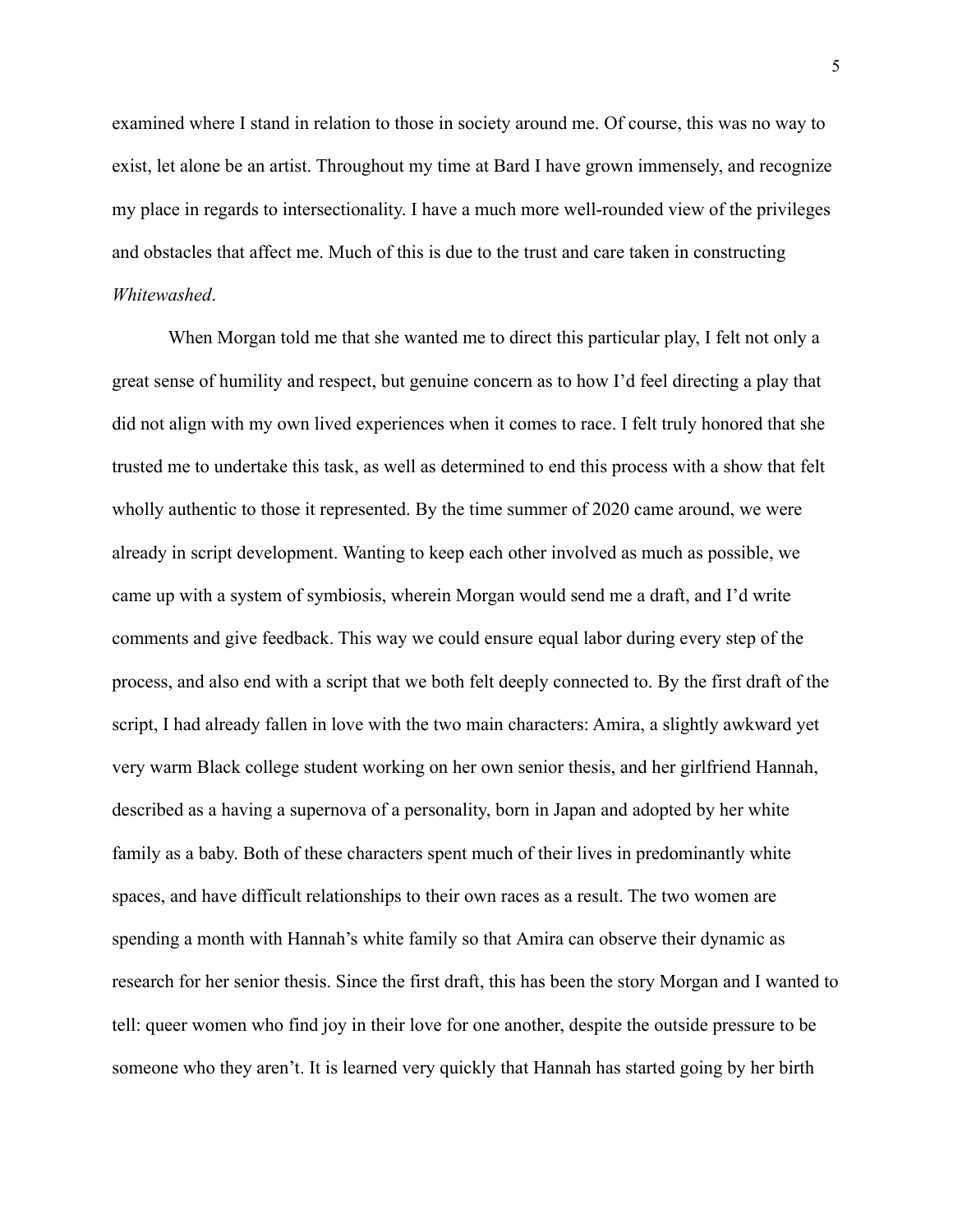name in college, where she met Amira, and thus begins undoing some of the assimilation that she has been forced to undergo by being adopted by a white family. As the summer went on, the script became more and more concise and true, and we began the Fall semester with a good idea of where we wanted to go from there.

# Part 2: Development

#### **Workshopping**

Once we had a pretty good idea of how the script would look, we were able to start workshopping. The structure of the play was thus: there would be four total scenes, one with Amira and Hannah's brother Colin, one with Amira and Hannah in the midst of Hannah's birthday party, one with Amira and Kate (Hannah's mother), and one final scene were Hannah and Amira get to be by themselves on their own planet. I had loved the script at each stage of the drafts, but the reality was that we had to eventually cut some of Morgan's words down, simply for time. I recognize the value in a time limit for theater, it's a challenge in and of itself, but just because some sections had to be taken out does not mean they are lost. I'm sure they'll find their way back into our lives in the future.

During the Fall semester, we were lucky enough to have a professional cast read our script. Our advisor, Chiori Miyagawa, reached out to three fantastic actors: Nilaja Sun, who had worked with both myself and Morgan in the previous semester in her playwriting class; LeeAnne Hutchison, who would play Hannah's adoptive mother, Kate; and Maria-Christina Oliveras, who would read for Hannah. I had already cast fellow student Gavin McKenzie as Colin, so he joined the reading with us. Hearing the words for the first time in workshop, especially through such powerful voices, was a moment of magic. This was my first opportunity to give direction, and by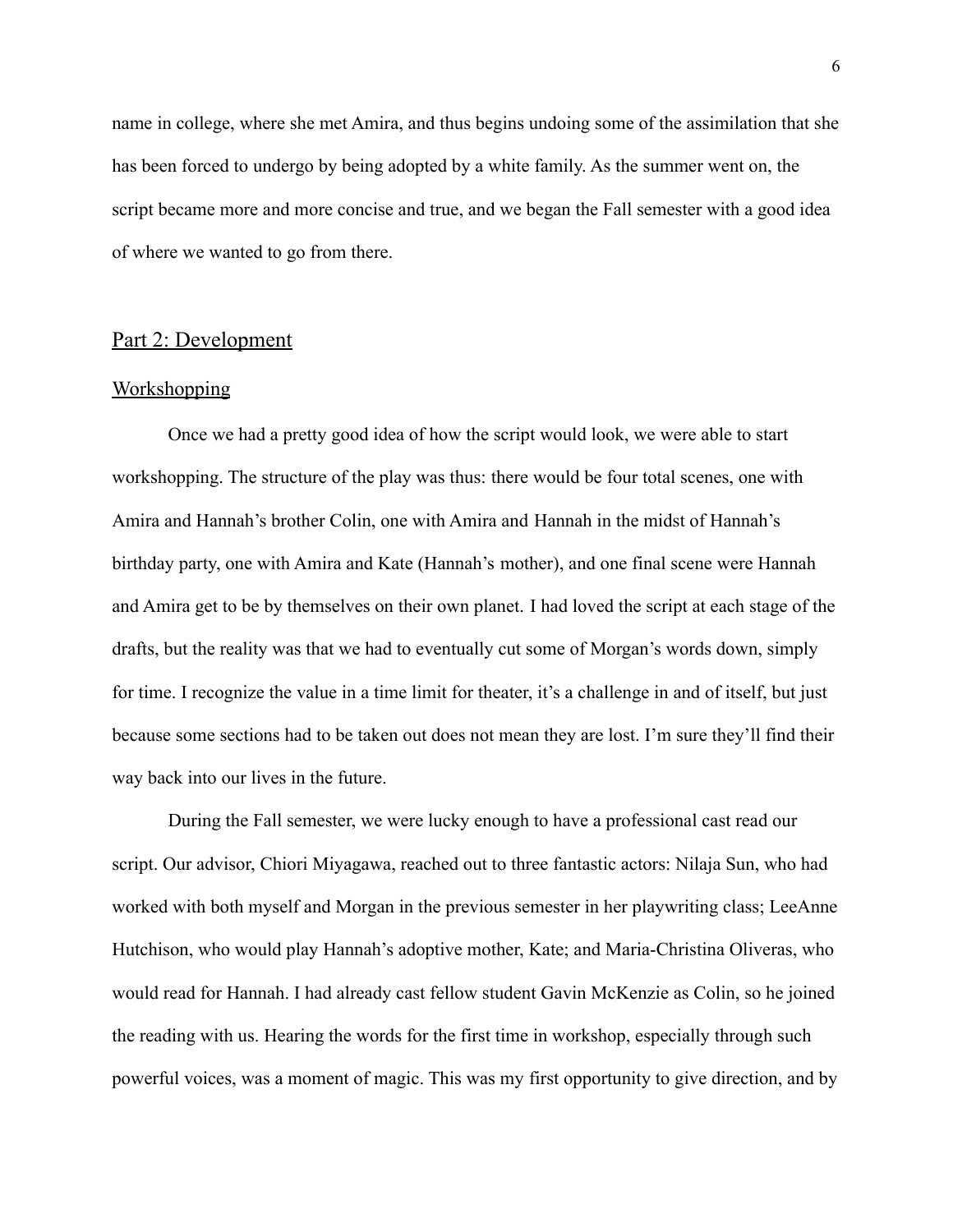asking each actor to think about the tempo their character existed in, whether eight-four, or four-three, or one-one, allowed the four of them to find their footing with the script and gave me an ear into the pace that this script needed to live in. This reading was how I learned that the play is driven by being out-of-sync: Amira does not match the tempo of Kate and Colin. Their conversations try to work their way into connection, but circumstance and misfooting cause unbreakable tension that is only rectified by the outro, with Amira finally finding familiarity and a tempo she matches with Hannah. After the staged reading, and with the feedback from my advisor as well as the three professional actors, I felt like I had a deeper sense of where I needed to go to get *Whitewashed* to its fullest potential.

## Building a Team

I had worked with Gavin closely in many respects; in student theater shows, classes, and generally as an artistic partner. Colin was the easiest character to cast, being a white cisgender man. We had endless options in Bard's theater community, at least based on identity. However, this cast needed to be one built on trust and conscientiousness, considering the material we were working with. As the director, I had to be extremely careful with who was in the room as we were discussing such delicate issues as code-switching and racial identity. Thus, performing an excellent rendition of Colin for his audition, Gavin was a clear choice. Having worked so closely with him in the past, I knew him to be a reliable, respectful collaborator who was open to listening and contributing where appropriate.

When I set out to cast the show with Morgan, I knew it would be a challenge, in part due to the racial makeup of Bard, and specifically Bard's theater students. One of my worries in casting was that I'd end up default casting: having so few actors to choose from that aligned with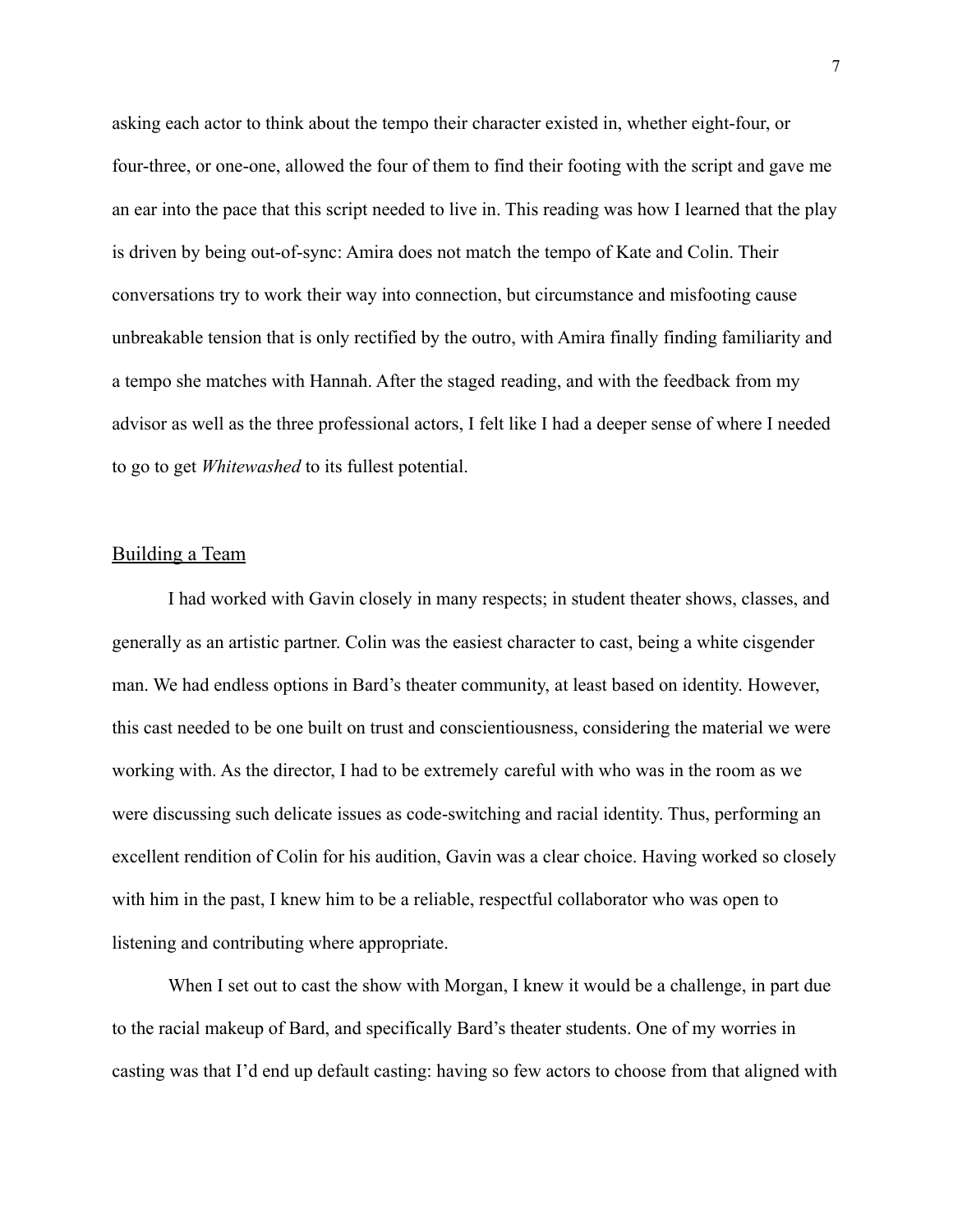Amira and Hannah's identities that I would have to go with whoever was available, regardless of whether or not they were right for the role. However, Morgan crossed paths with an actor who would end up being a perfect fit for Amira: Ogechi Egonu, a transfer student who we had never met before, but who had a tangible passion for acting. I asked her to read one of Amira's monologues, and she brought the perfect blend of self-assurance yet awkwardness that Amira needed. Her Amira was curious and sincere, yet maintained a snarky edge around those who she deemed less self-aware than her. Ogechi was excited and eager to join our team, and gave us so much light in each and every rehearsal.

We went a couple solid months with no leads on how to cast Hannah. There are so few East Asian actresses in the Bard community, that we worried we might have to seek elsewhere, and hire an actor from the greater area. However, Chiori recommended that we reach out to Bill Wang, a Chinese student who had graduated from the Theater and Performance department in 2020. He suggested that we connect with Julie Reed, a student in the year below us. Having seen Julie act in a number of shows, plus being in classes with her, I knew instantly that she'd be a great fit. After a couple of exchanges and readings, she was on board as well. Her Hannah has always been spunky and heartfelt, and she brings so much energy to all of our meetings.

Finally, I had to cast Kate, the only character of a different age than our acting pool. It wasn't until the Bard Bards Fall Monologue Festival that I found out who would play her: a Sophomore named Allie Sahargun. I had directed Allie, albeit briefly, in my halted production of King Lear in the Spring of 2020 as the Duke of Albany. I knew her to be a committed, engaging actor, and with her first read of Kate, I got a sense of her understanding of this complex character. Playing a role that diverts from one's own identity in regards to age is a challenge in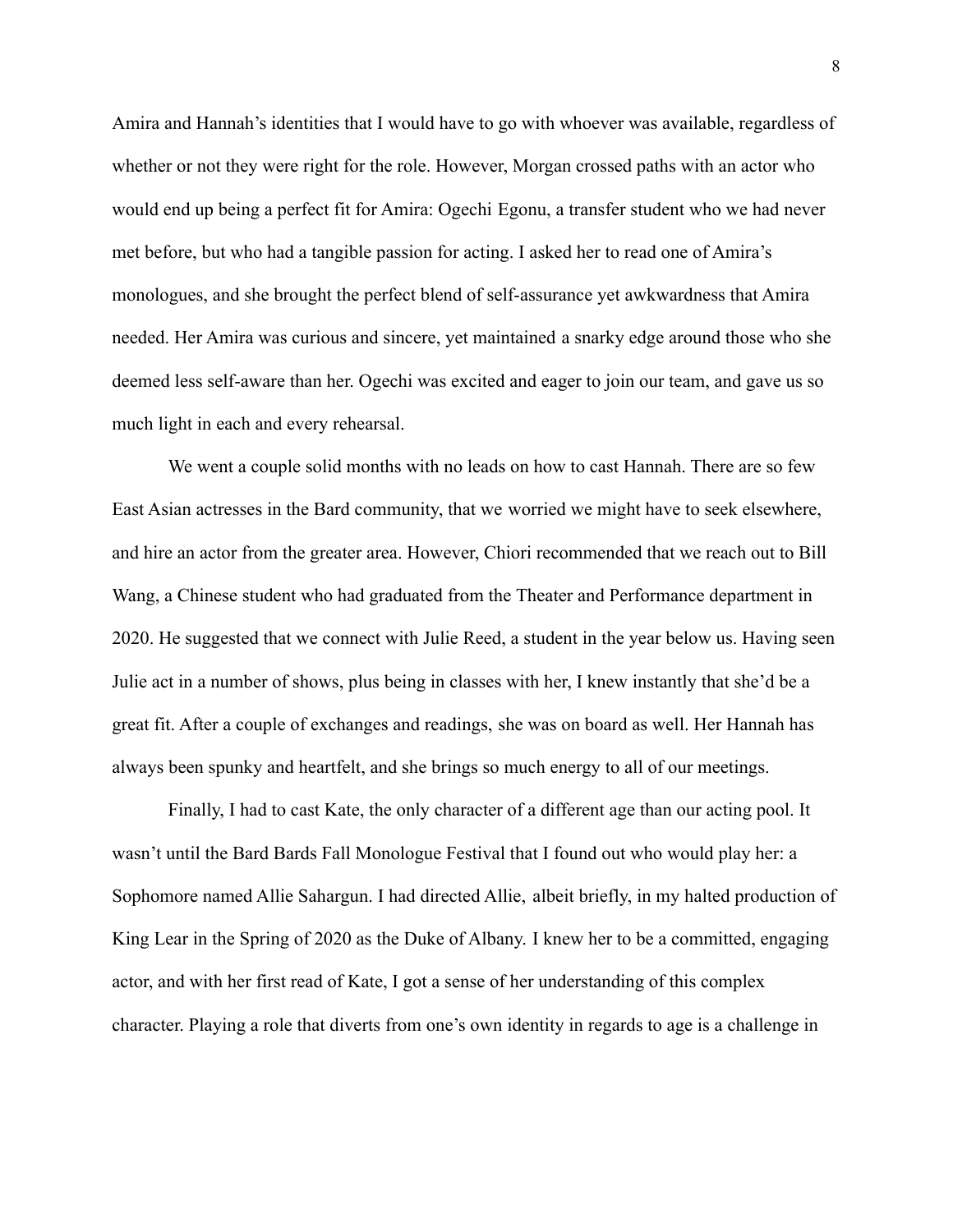and of itself, and finding an actor who could play a character like this without passing judgment on her was essential.

#### Trust Establishment

A director is always a complicated role to undertake, especially in the context of college. I felt that I had to preemptively ask my collaborators, who were my classmates, friends, and peers, to put their trust in me as a leader of this process. Even though I've had quite a bit of experience directing by now, it's still uncomfortable to think of myself as an authority figure who the actors have to answer to. In light of wanting to avoid that status structure, I approached our rehearsal process as a democratic, synergetic one. Instead of painting myself as the boss, the figure in the room who always knew best and had final say, I utilized my past experience as a director to communicate to my team that we were just that: a team. My position as director did not give me any hierarchical power over them, rather we would do this altogether and my directorial status was more of a guiding one than an authoritative one.

This is a method that I picked up during my time studying at the National Theater Institute. As a theatermaker, I always prioritize humility and conscientiousness, and to guarantee that, I enter every rehearsal process by letting the cast and crew know explicitly that we are equal collaborators in the room. If I give a direction, and they try it out but it feels untruthful, they are more than welcome to pass up on it. If my rehearsal methods don't work for them, they are encouraged to speak up about it, and we can figure something out together. In my experience, this gives actors a sense of autonomy and safety in their personal artistic development, and in turn allows them to take more risks.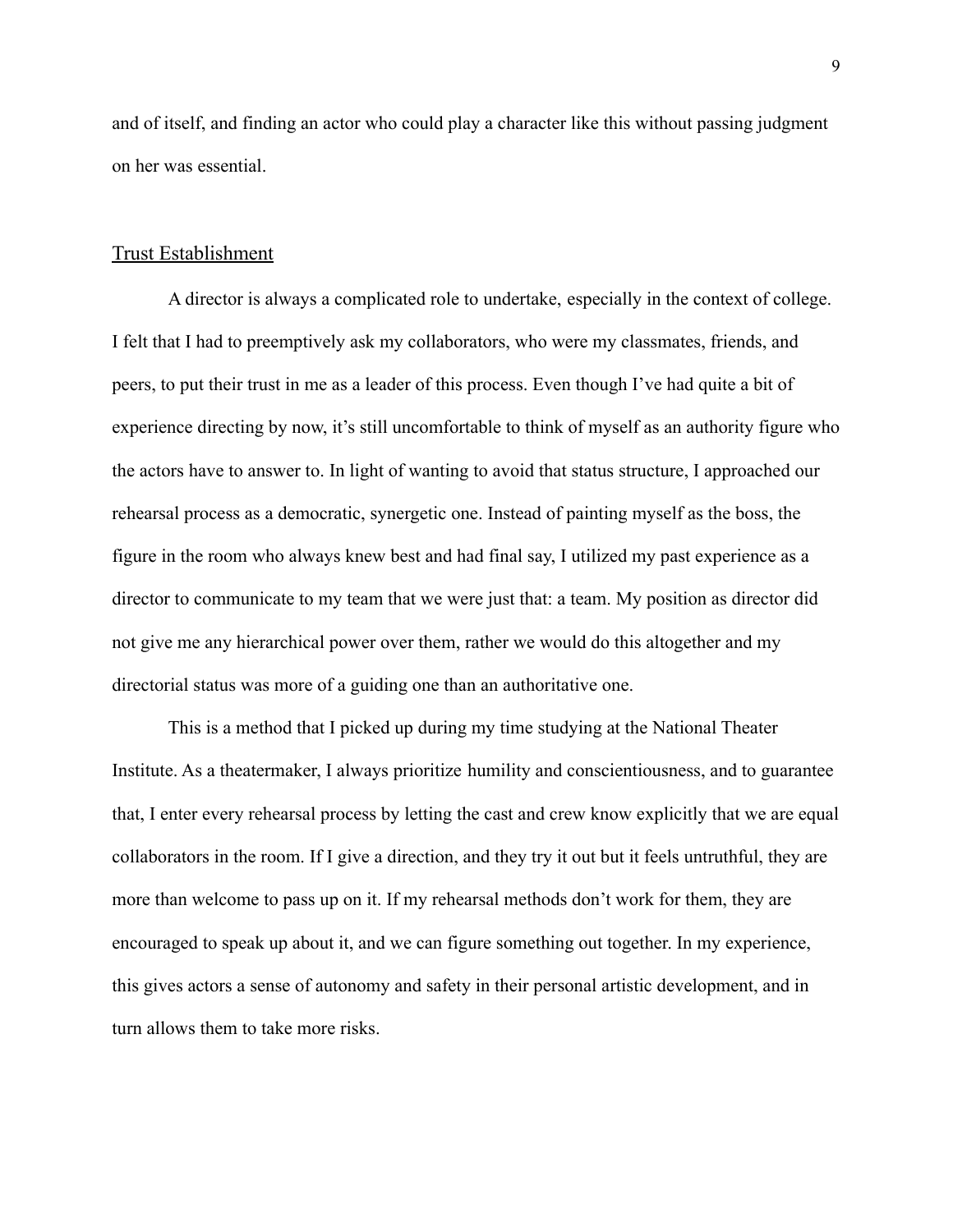This relates to my overall drive in being a director. The thing I want most as a theater artist is to be a leader while simultaneously dismantling the idea of authority and hierarchy. What my goal was throughout the process of Senior Project was to develop my own style of directing through trial and error with a team who I trusted enough to hold me accountable and give me room to grow. Once I had assembled our team, I put together a kind of statement of accountability to them: their security and comfort in the room was always going to be my priority. Dismantling hierarchy while maintaining my role as the director was a complex undertaking, so my first instinct was to let everyone know how I would hold rehearsals. We would begin with a check-in, and hold space for anything folks wanted to bring into the room. If they were feeling tired, or stressed, or physically affected, it was always welcome in the space. I don't believe in restraining our human emotions or realities in the name of professionalism in rehearsal. By letting me know where each of my actors was at, I was able to tailor rehearsals to their needs and in turn have a much more honest process than if I had demanded full presence every day, regardless of what they as people were dealing with at the time. I know that my actors also really appreciated this, they let me know in their own ways how not having to worry about what my reaction would be to them facing difficulties allowed for a more fulfilling rehearsal process.

I believe that I was able to achieve this due to myself and Morgan sitting down and planning out exactly what our time frame would be back in the Fall semester. Had we not given ourselves the right amount of time for each step in the production, tailored based on our past experiences in producing, we would not have been able to treat our actors and team with such understanding. When I estimated how much rehearsal time this piece would need, I took into account the reality that each of us is a human first, a student second, and a collaborator in this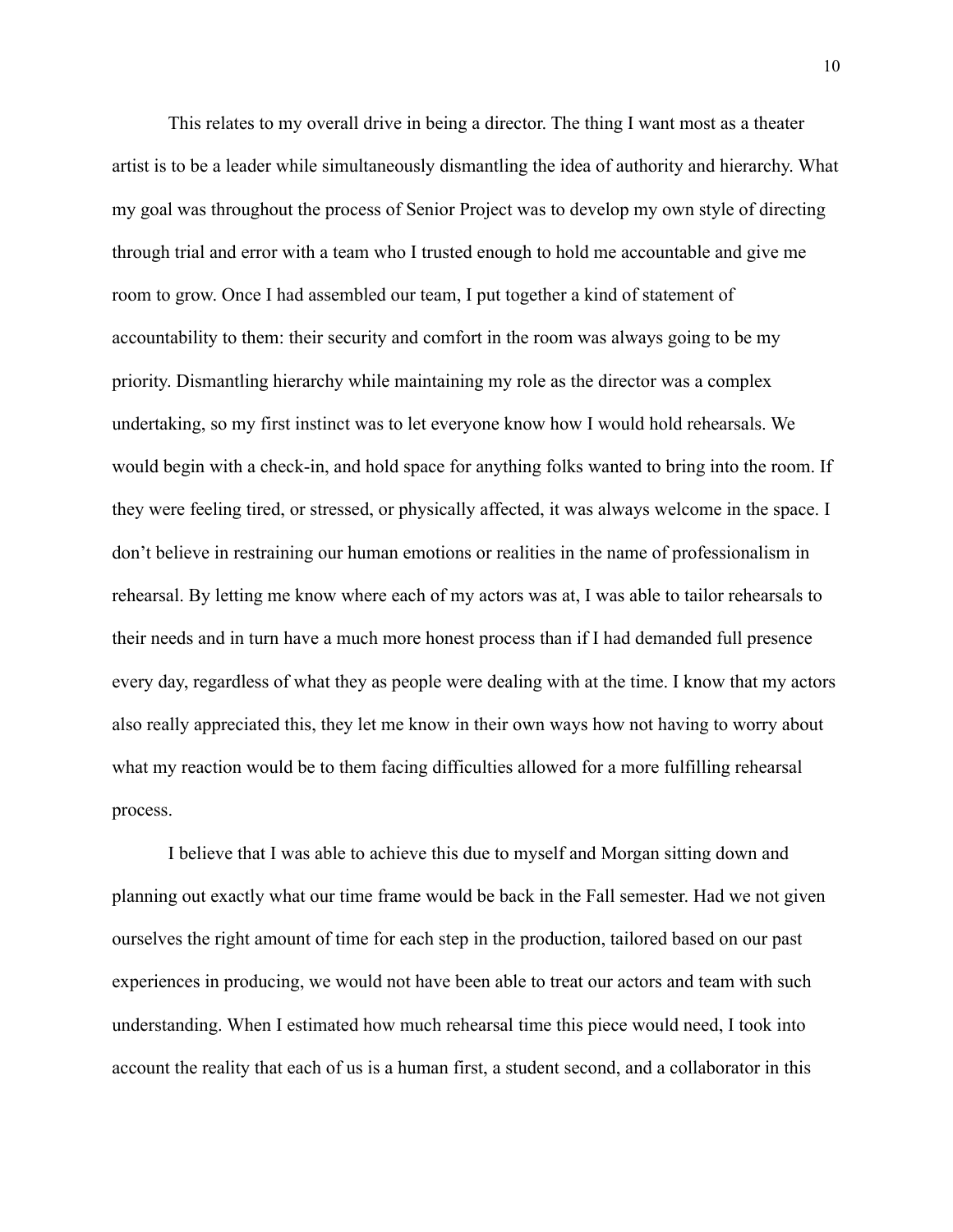project third. I could not ask either my collaborators or myself to prioritize our SPROJ over their mental or physical health, as well as their own classes and projects. Again, this stems from my own negative experiences in certain theatrical productions, wherein people became secondary to their commitments.

### Comfortability with Discomfort

In addition to grappling with how to skirt around authority, a challenge I had in my role as a director was understanding the inherent dynamics at play. I am a white director, asking actors of color to be incredibly vulnerable onstage when it comes to identity. *Whitewashed* is a play about interracial relationships, both romantic and otherwise, and intersectionality. The ways that Amira interacts with each other character in the script is rich with subtext detailing how these dynamics come into play in every interaction we have. When Colin, Hannah's white brother, asks Amira if she had been in the foster care system, he is asking because he has made an assumption based on her identity. When Kate expresses to Amira how *different* Hannah was growing up, she is subtly suggesting that Hannah's racial identity was one that Kate never addressed. In a script so delicately written, I had to be just as delicate in how I went about directing the actors so as to ensure no vagueness about what the play was trying to do. As a white person, I have made those mistakes in my life, same as Colin and Kate. We all have. It is part of what living in this society looks like, and a way I have found to combat that within myself is to constantly engage with active anti-racism work, such as this play. It makes me confront the ways in which I have contributed to said society, and thus makes me more and more conscious of my societal standing in every subsequent interaction I have. I have found this to be an invaluable aspect of developing my own style of theatermaking. As a producer, looking at the demands of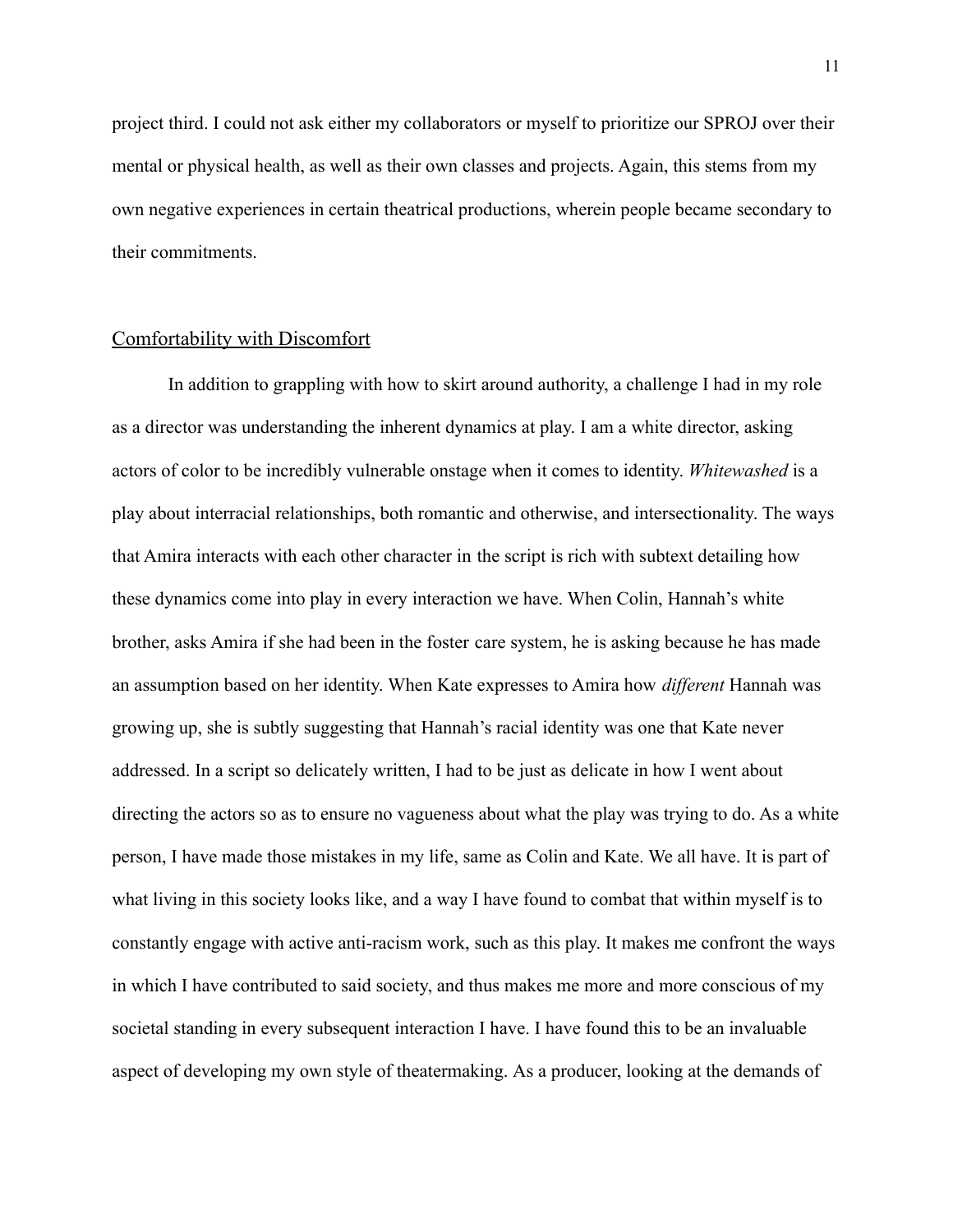We See You, White American Theater was an effective way to measure where my priorities were. I tried to emulate those principles in our production, for example making sure that Morgan was always in the room for rehearsals, and keeping the voices of my P.O.C. collaborators at the forefront of our conversations.

The final step before we could begin rehearsing was to make sure that we were telling this story as accurately and truthfully as we could. In order to do this, Morgan and I asked a Junior who we both had positive working experiences with, Faith Amrapali Williams, if she would come on board as the dramaturg for our project. As neither Morgan nor I can speak personally to the experience of being a person of color adopted by a white family, we reached out to Faith who has that as her own lived experience. Having her join our team provided us with a lens into portraying this story accurately, as real world experiences are crucial to any kind of storytelling.

### Part 3: Rehearsal and Performance

#### The Rehearsal Zoom

When I began planning rehearsals, I knew that the reality of the current situation meant that they would mostly have to be virtual. Having done some Zoom theater in the Fall semester through the Bard Bards, I had gotten a sense of both the difficulties and benefits of this. Of course, nothing compares to being in person with each other, building an ensemble based on our physical dynamics in the room, and really learning how to walk in your character's shoes. This was one of the aspects of the rehearsal process that I really missed, and cannot be replicated virtually. However, being forced to do most of our process over the screen made certain other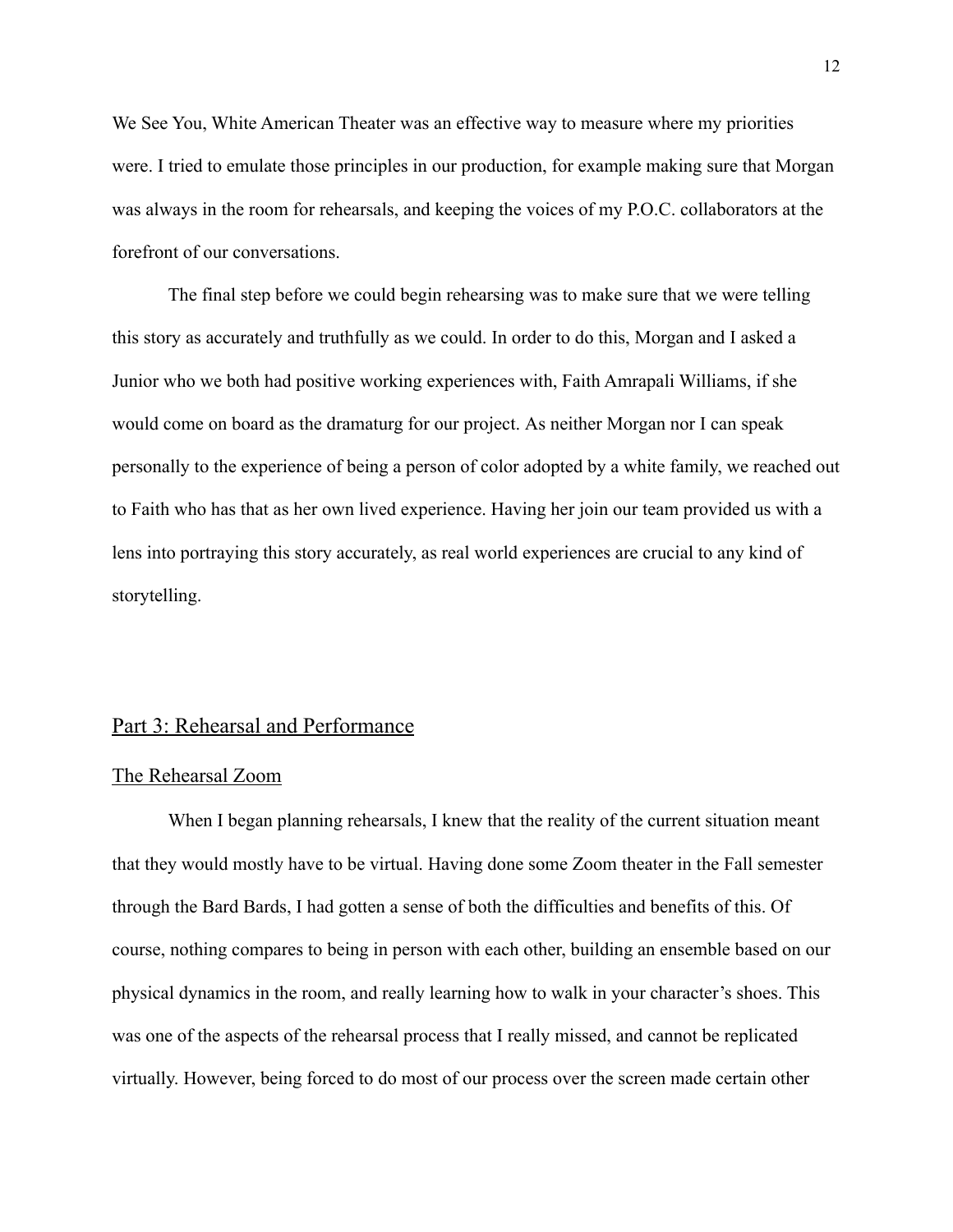aspects pop in a very new way. For instance, our table work was incredibly rich and intricate. Since we couldn't focus as much on physicality, I decided to structure our rehearsals around building an incredibly strong sense of character developed through using the text and the actors' imaginations. We spent the first several weeks of rehearsals doing very close readings of each scene, and I had asked each actor to keep a character map of who they were playing. We would always work as an ensemble, and everyone had equal opportunities to build our world. For example, we spent some time imagining what this family's Fourth of July looked like based on each of our team's own experiences, we came up with clear images of the posters on the walls of Hannah's room that she was embarrassed of, and we figured out each litmus test that Amira gave to Hannah's family members and the results of them. Additionally, having rehearsals via Zoom meant that we could be more relaxed and go at our own pace. Our tablework and character work rehearsals felt extremely productive, and I think that by the end, everyone knew their characters inside and out, and with the help of Faith, a sense of how they moved around in their worlds. From there, the actual rehearsals of each scene came very naturally to everyone, since they had done so much work to understand their character, their wants and needs, and their relationships. In our meetings, I would have the actors warm up by reading the scene once through, and then breaking it down moment by moment to figure out their individual journeys throughout the play. One method that worked excellently was in structuring scene 3 with Amira and Kate: I had the actors stand at opposite ends of the room and take a step forward every time they reached out a proverbial hand to the other character, and step back with every line of defense that went up. By the end of that particular run, Ogechi and Allie both had a much deeper understanding of the scene, and utilized the physicality each of them had when we did the exercise through their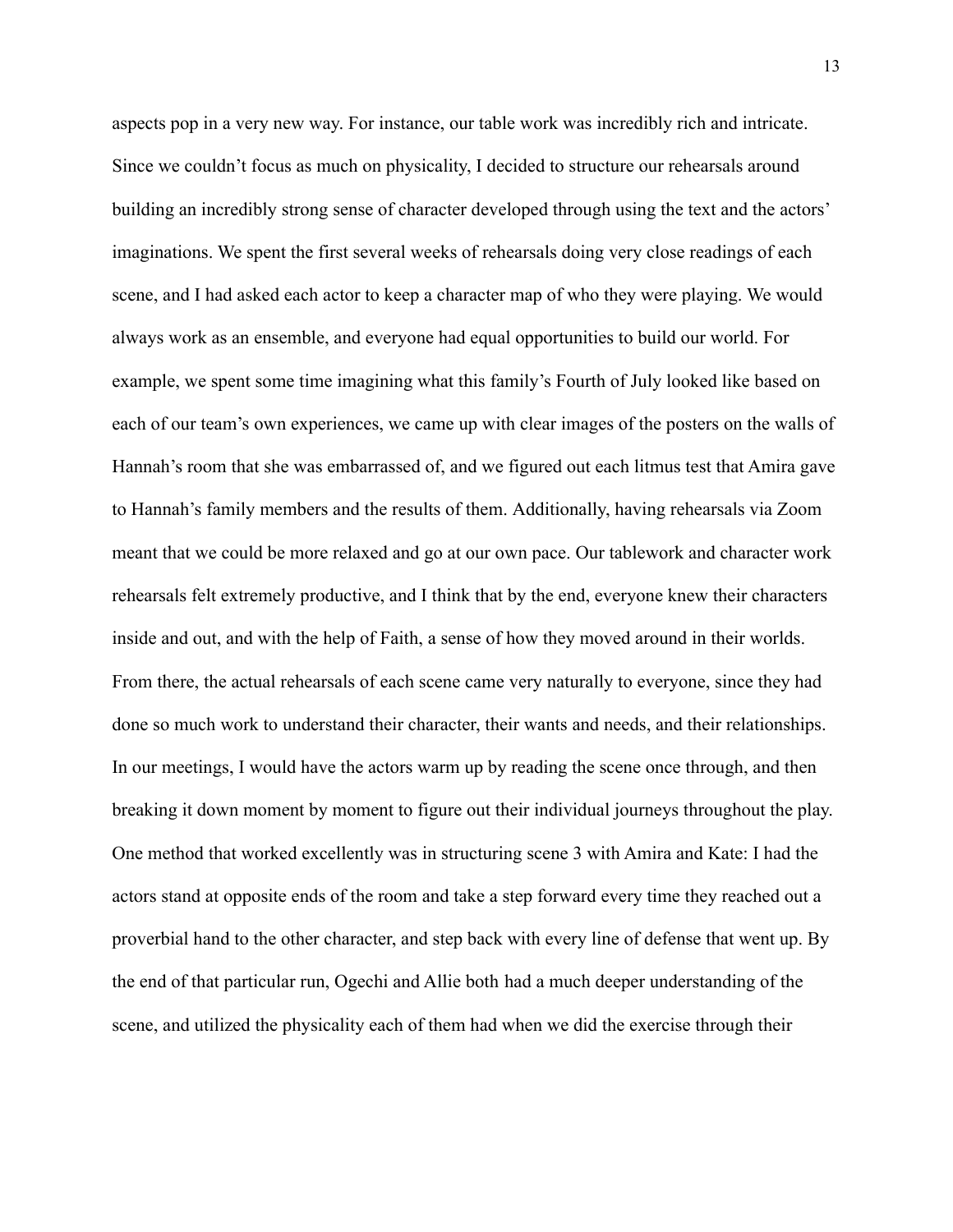words while sitting next to each other. The result was artistically striking, and we left rehearsal that day excited and fulfilled.

## Collaboration, Communication, and Compromise

The rehearsal process is the aspect of my Senior Project that I am most proud of and artistically satisfied by. I don't remember ever thinking to myself that a rehearsal had been fruitless. However, a huge part of this process was balancing being a producer and a director. The directing came easily, but trying to keep track of everything else was extremely challenging. Even though both Morgan and I have had producing experience, we've never had to work within a pre-established hierarchy, instead we've been pretty much confined to the student theater circle, in which we have a much clearer understanding of who does what. In the Senior Project, however, we had to cover everything instead of assigning different tasks to an overall production team of our peers, the way that we have done in the past. The result was that I got very overwhelmed, especially when we had proposed strategy after strategy for working with COVID protocols, but everything we suggested was vetoed out. I think that having our ideas so frequently shut down had a huge impact on the joy I had felt during our rehearsal process. It's not any one person who is at fault for this, rather the result of us not being sure of our options until late in the game, at which point we were determined to provide alternate solutions that would meet our needs. The only thing we really wanted to be sure of in our final show was that actors would not have their faces fully obscured by masks. We tried having them livestream onto the stage, having one actor masked onstage while the rest of them had a live video feed onto the stage from another room, and pre-recording half of each scene, but one by one these ideas fell apart due to the various restrictions. Since the atmosphere I had tried to create in our rehearsals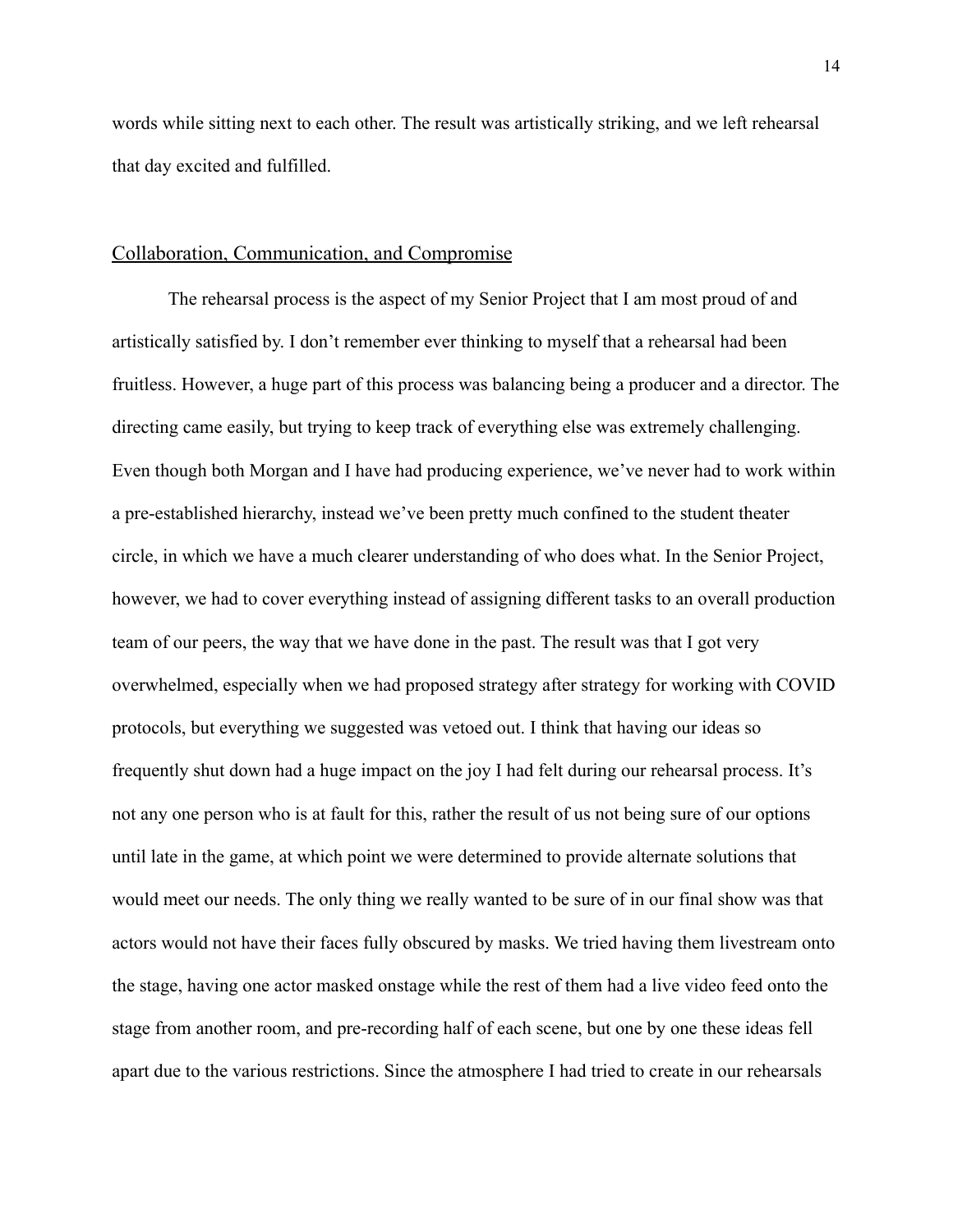was one of anti-authority and hierarchy, facing this challenge was completely antithetical to the rest of our process. It was disheartening to provide solutions that were safe and otherwise possible, but to then be simply told "no". For a while, we appreciated the challenge of having to do theater in this climate, but after every creative solution was denied, we lost a lot of steam. Truthfully, the only thing still motivating me is the consistent reliability and enthusiasm of my team, which I am eternally grateful for.

## Zoomed Out

I do also feel as though this is an accurate view of how things will work once I am making theater in greater scope. Regardless of how passionate I am, or how hard I work, there will always be obstacles. I think that my biggest takeaway from this particular experience is how to cope when everything feels like it's falling apart. When we realized that most of our material would have to be prerecorded, we were still facing issues. At every turn we would have some kind of preventative force disallowing us to get to the final product. I had reserved a practice room on campus for us to film in, but we were kicked out because the reservation format I had used was apparently defunct. We tried to film outside, but the camera couldn't adjust to the brightness of the sun and our actors looked washed out. Every practical step has been fraught with hindrances that were we not in a pandemic, would have been completely avoidable. I think about where we would be in the process if Senior Project had gone off the way it usually does every year. We would have already had our performances, there would be no need to pre-record and grapple with all these technical difficulties, and I probably would have felt more artistically satisfied. Instead, and this is no less valuable than what might have been, I am filled with the motivation to change systems in place to reduce hierarchy and I am more proud than ever to have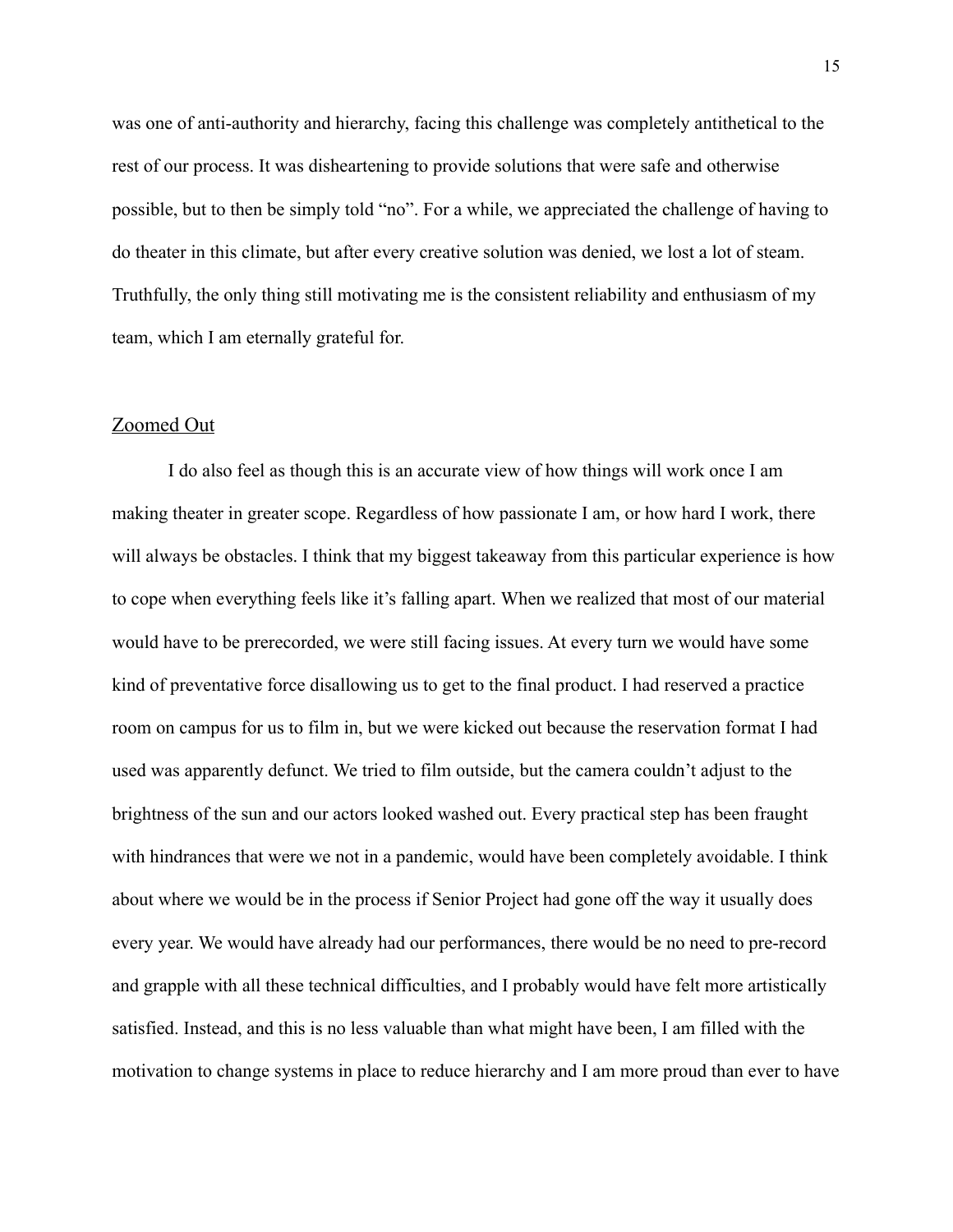gotten to this point in our process. We are still nowhere near done, but the number of times I have felt like giving up but didn't because of the tenacity and determination of my collaborators invigorating me is astronomical. Our resulting project is one of continuance, of fierce hard work, and of sticking together at our lowest points.

One completely unexpected element of bringing this project to fruition was when I had to learn in a heartbeat how to edit video footage. We had recorded each actor's half of three of our scenes, and the next task was to splice them together. I am not a film major. I have never utilized video editing software, and was completely unprepared to take this on. But the reality of the situation was that if I didn't buck down and figure out how to work these programs, seventy-five percent of our project would have fallen apart. Within two days, the week before we went into tech, I had to put all of the footage together, which had been filmed in different lighting, acoustics, settings, and circumstances in a way that looked theatrical and intentional. I quickly learned the basics of the program I used, and stitched our scenes together within the very tight deadline we had to complete the pre-recording process. As it turns out, I'm actually really good at video editing, and surprisingly had a lot of fun playing with the artistic elements of combining theater and filmed material. Who would have thought.

## Epilogue: From Here On

Reflecting on this process before it's complete has led to a lot of speculation about how I *will* feel as opposed to how I *do* feel. How I feel right now is tired and stressed, because this project has not yet come to fruition. But what I also feel is that Senior Project has taken every ounce of effort and strength to get to where we are now, and that until it is complete, I will